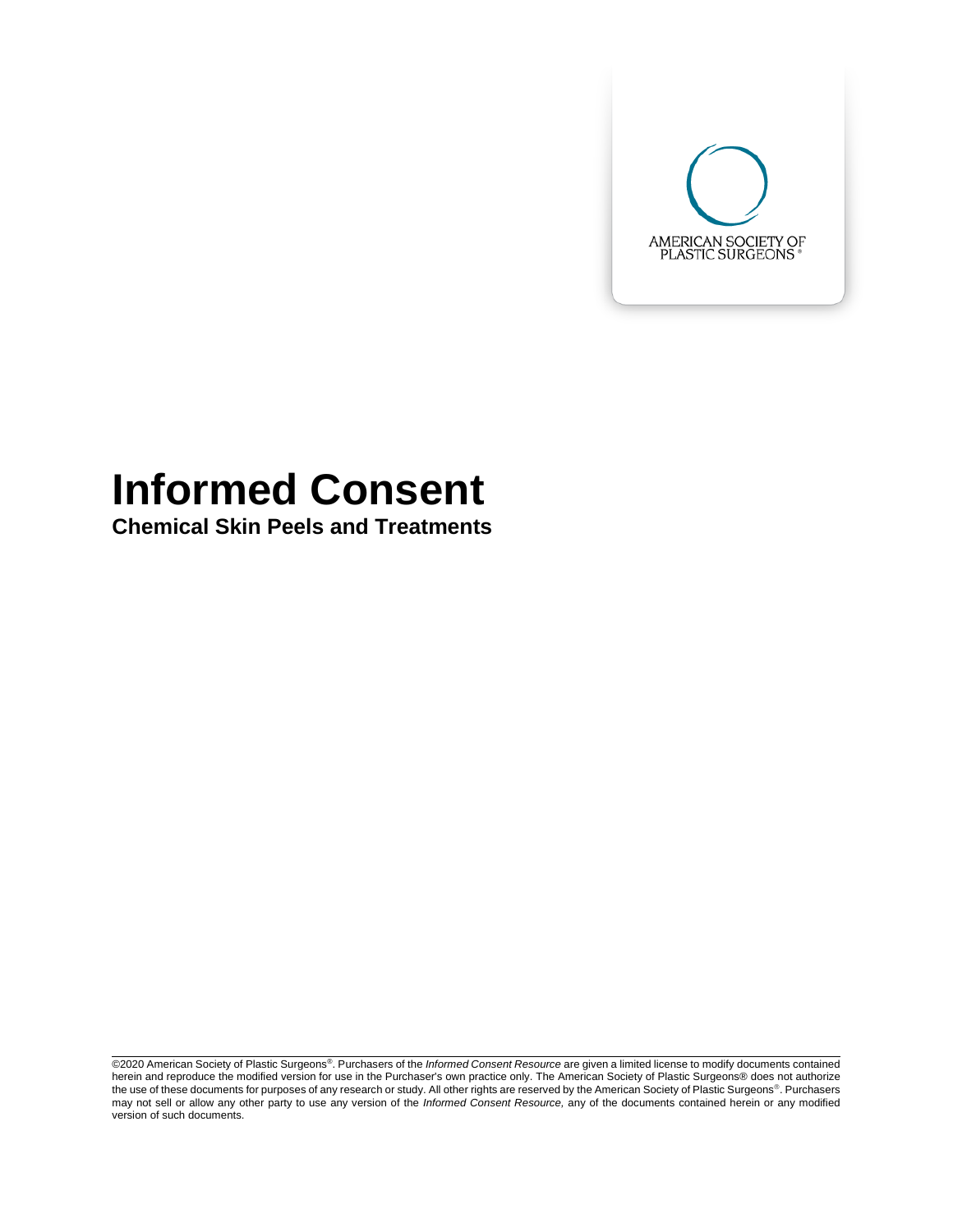

## **INSTRUCTIONS**

This is an informed consent document to help you learn about chemical skin peels. It will outline the risks and other treatments.

It is important that you read the whole document carefully. Please initial each page. Doing so means you have read the page. Signing the consent agreement means that you agree to the surgery that you have talked about with your plastic surgeon.

# **GENERAL INFORMATION**

Chemical skin peels and other skin treatments have been used for many years to treat a variety of skin disorders. Issues such as sun damage, wrinkling, and uneven coloring may be treated with these noninvasive methods. There are many ways to use chemical peels and skin treatment medications. In some cases, chemical peels may be done at the same time as other procedures like surgery.

Chemical skin peels and other skin treatments will not give the same results as skin tightening surgery.

# **OTHER TREATMENTS**

There are other ways to smooth or tighten your skin that don't involve chemical peels or other medications. If you want to change the look of your skin, tighten it, or reduce wrinkles, you may go in for other treatments. These treatments include skin resurfacing, laser treatment, or surgery. All forms of treatment have their own risks and problems.

# **RISKS OF CHEMICAL SKIN PEELS AND TREATMENTS**

Every medical procedure has risks. It is important that you understand the risks and the possible problems that can result from them. All procedures have limits. Choosing to have this procedure means comparing the risks and benefits. Most patients do not face the issues you'll learn about, but you must talk about them with your plastic surgeon. Make sure you understand the risks and possible outcomes of chemical skin peels and skin treatment procedures.

# **SPECIFIC RISKS OF CHEMICAL SKIN PEELS AND TREATMENTS**

#### **Infection:**

Although it is rare, you may get a bacterial, fungal, or viral infection after a skin peel. Herpes simplex virus infections can develop near the mouth after treatment. This may happen to both individuals with a history of herpes simplex virus infections and those with no known history of it. Prescribed medicine must be taken both before and after treatment to prevent infection from this virus. Should you get any type of skin infection, you may need more treatment including antibiotics, hospitalization, or surgery. It is important to tell your doctor about any infections or wounds you might have, even if they're minor. These can be ingrown toenails, insect bites, or urinary infections. Infections in other parts of your body could lead to an infection in the area that is treated.

#### **Scars:**

In most cases, you can expect to heal well after surgery. However, you may develop scars. In rare cases, these might be raised (keloids). Scars may look bad and may be a different color than the rest of the skin. You may need treatment with medication, lasers, or surgery to fix this. Although it is rare, some scars may be permanent.

# **Color Change:**

Chemical peel agents can permanently lighten the natural color of your skin. It's also possible that you may have both lighter and darker patches. In some cases, a patient's skin may become permanently darker after a chemical peel. You may see a line between normal skin and skin that has been treated. You may have redness after a chemical peel. This might be visible for a long time after treatment.

**Page 1 of 4 and COV COVERTS 2000 Patient Initials C2020** American Society of Plastic Surgeons® This form is for reference purposes only. It is a general guideline and not a statement of standard of care. Rather, this form should be edited and amended to reflect policy requirements of your practice site(s), CMS and Joint Commission requirements, if applicable, and legal requirements of your individual states. The ASPS does not certify that this form, or any modified version of this form, meets the requirements to obtain informed consent for this procedure in the jurisdiction of your practice.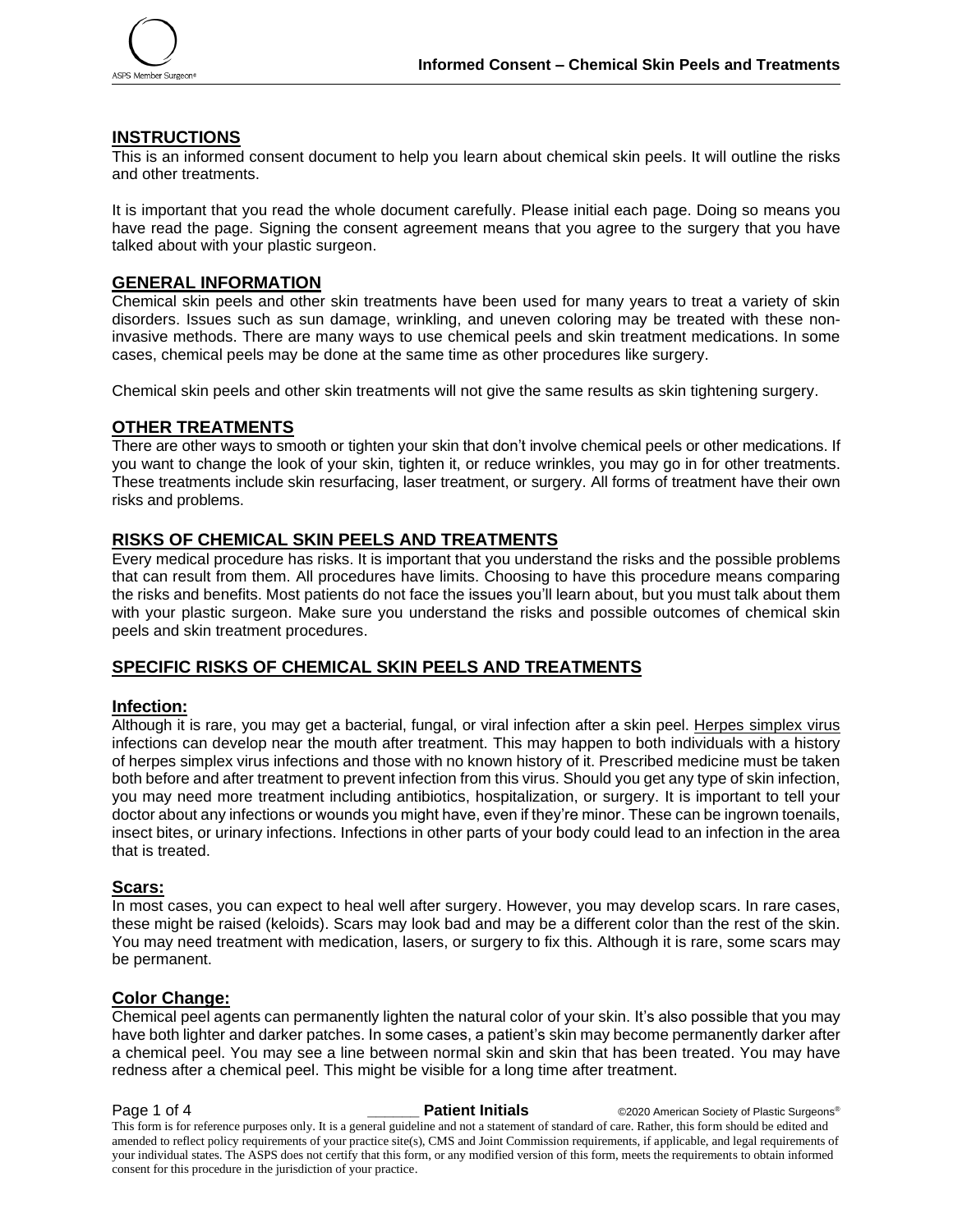

## **Accutane**® **(Isotretinoin):**

Accutane® is a prescription medication used to treat some skin diseases. If you have ever taken Accutane®, you should tell your surgeon. This drug may make it harder for your skin to heal after a chemical peel. It's hard to know for how long you might have trouble healing, even after you stop taking this medicine. If you've taken this drug, give your skin time to recover before trying any skin treatment procedures.

## **Allergic Reactions:**

In rare cases, you may be allergic to the drugs and chemicals used for chemical peels and other skin treatments. You may also be allergic to tape, suture materials and glues, blood products, topical creams, and products used in cosmetics. You might have a serious reaction (including shock or anaphylaxis) to the drugs or medications used in this procedure. If you have an allergic reaction, you may need more treatment.

## **Lack of Permanent Results:**

Chemical peels or other skin treatments may not fully improve skin problems. They may not prevent future skin issues, lesions, or wrinkles. You might need more treatment, like surgery, to tighten your skin. You may also need to follow a skin care program after your chemical peel.

#### **Heart Problems:**

In some cases, chemical peel treatments that use phenol may cause an abnormal heartbeat. If this happens, you may need medical treatment. If you have this potentially serious problem, you may need to go to the hospital. You may also have other medical issues, and possibly even die.

## **Skin Discoloration/Swelling:**

It's normal to have some swelling after a chemical skin peel. The skin around the treated area may look lighter or darker than the rest of the skin. Although it is rare, swelling and changes in skin color may last for a long time. In very rare cases, the effects may be permanent.

#### **Skin Sensitivity:**

After your treatment, you might have itchiness or tenderness. You may also have high sensitivity to hot or cold temperatures. This usually goes away as you heal. In rare cases, it might continue for a long time.

#### **Damaged Skin:**

If you've already had treatments like chemical peels or skin resurfacing, your skin may heal differently after this treatment. Healing may be different if your skin has been damaged by burns or if you've had electrolysis (hair removal treatment) or radiation therapy. You may or may not have problems. This cannot be predicted. If this happens, you may need more treatment. If you have ever had such treatments, you must tell your doctor.

#### **Surgical Anesthesia:**

Both local and general anesthesia have risks. All types of anesthesia and sedation may lead to problems, injuries, and even death.

# **Pain:**

You may have pain after your treatment. How much it hurts and how long the pain lasts after the surgery may vary for each person. In rare cases, you may have ongoing (chronic) pain after skin treatment.

#### **Unknown Risks:**

There is a chance that more risks related to chemical skin peels and skin treatments may be found.

#### **Sun Tanning:**

The sun can damage your skin. Too much sun on an area where you've had a chemical peel, can cause scarring, color changes, and poor healing. If you tan, either in the sun or in a salon, you should talk to your

**Page 2 of 4 and COV COVERTY COVERTY Partient Initials C2020** American Society of Plastic Surgeons® This form is for reference purposes only. It is a general guideline and not a statement of standard of care. Rather, this form should be edited and amended to reflect policy requirements of your practice site(s), CMS and Joint Commission requirements, if applicable, and legal requirements of your individual states. The ASPS does not certify that this form, or any modified version of this form, meets the requirements to obtain informed consent for this procedure in the jurisdiction of your practice.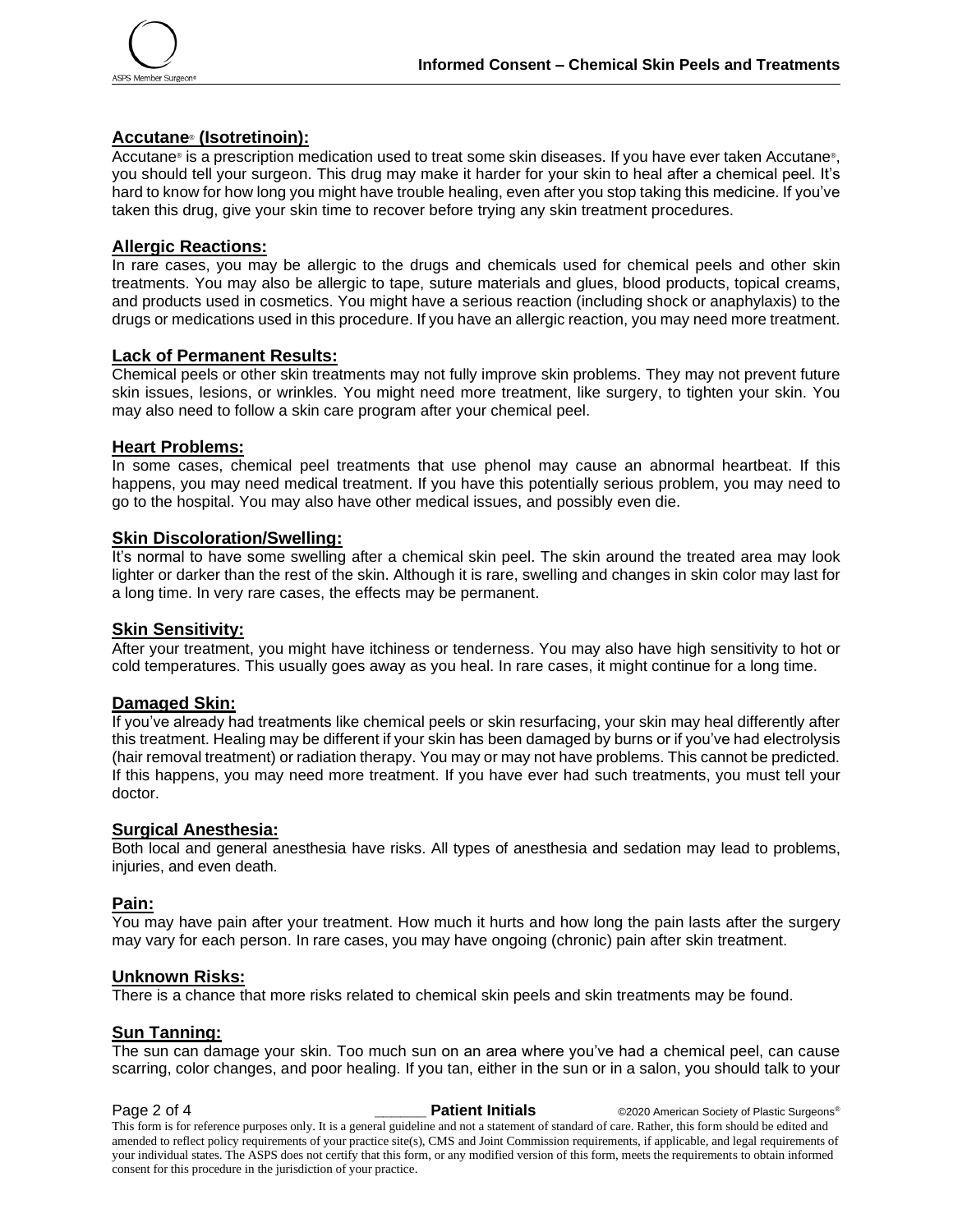

doctor. You may need to wait to have your treatment. You may also need to stop tanning until your doctor says it's okay to start again. Being in the sun can cause problems, even if you use sun block or wear layers of clothing. If you have a recent tan, you may need to delay or even cancel your treatment.

# **DISCLAIMER**

Informed consent documents give you information about a procedure you are considering. These documents explain the risks of that procedure. They also discuss other treatment options, including not having surgery. This document is made after a full review of scientific literature and clinical practices. They describe a range of common risks and other forms of management of a disease.

However, informed consent documents can't cover everything. Your plastic surgeon may give you more or different information. This may be based on the facts of your case.

Informed consent documents are not meant to define or serve as the standard of medical care. Standards of medical care are determined based on the facts involved in an individual case. They may change with advances in science and technology. They can also change with the way doctors practice medicine.

**It is important that you read the above information carefully and get all your questions answered before signing the consent agreement on the next page.**

**Page 3 of 4** *Letters Concerner Concerner Patient Initials* **Concerners Concerners Concerners Concerners Concerners Concerners Concerners Concerners Concerners Concerners Concerners Concerners Concerners Concerners Conce** 

This form is for reference purposes only. It is a general guideline and not a statement of standard of care. Rather, this form should be edited and amended to reflect policy requirements of your practice site(s), CMS and Joint Commission requirements, if applicable, and legal requirements of your individual states. The ASPS does not certify that this form, or any modified version of this form, meets the requirements to obtain informed consent for this procedure in the jurisdiction of your practice.